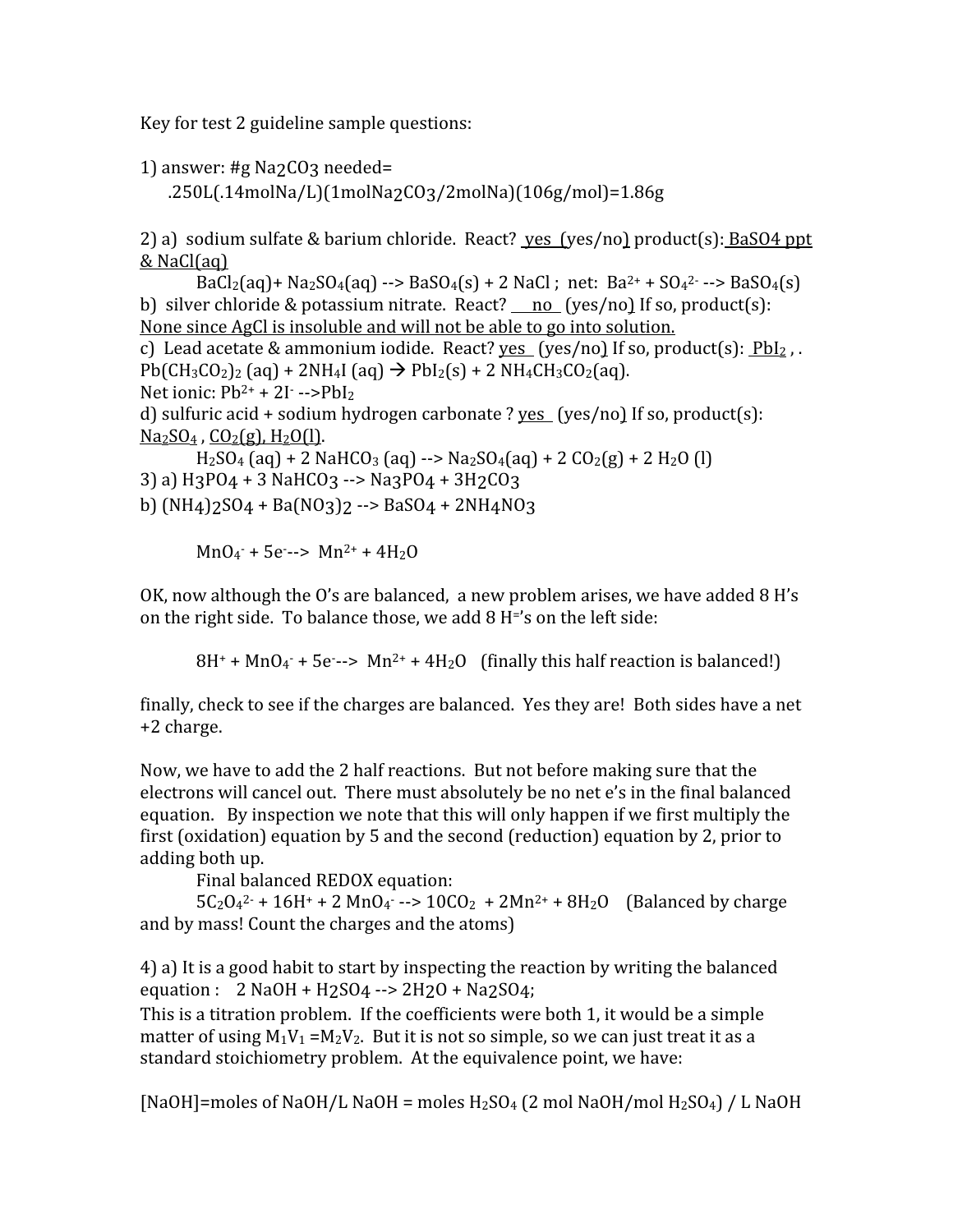but moles  $H_2SO_4 = [H_2SO_4] \times (L H_2SO_4) = (0.25 \text{mol/L})(0.0150L)$ . so, we can write the full solution below:

.015(.25)
mol
H2SO4
(2mol
NaOH
/mol
H2SO4
)/0.025L
=
0.300
M

NaOH.

(sometimes
people
get
confused
about
what
this
means.

It
means
that
initially, before we even started any titration, the concentration of the NaOH was 0.300M. Titrations are of course done to determine the otherwise unknown concentration of a
base
or
acid
solution).

Here is an alternative approach: (this how we reason it out in Chem 201)

At equivalence:  $\#$  equiv  $H_2SO_4 = \#$  equiv NaOH  $2 \times$  #moles H<sub>2</sub>SO<sub>4</sub> = #moles NaOH But
moles
=
MV,
so,
we
can
write:

 $2 \times M_{H2SO4}V_{H2SO4} = M_{NaOH}V_{NaOH}$  =>  $2M_1V_1 = M_2V_e$  where  $V_e$  = vol

at
equiv

 $M_2 = 2M_1V_1/V_e = 2(15mL)(.250M)/(25mL) = 0.300M$  (note that the
volume
is
kept
as
"mLs"
because
the
units
cancel
out
in
the
end
anyway.)

b) In this question, we have NOT YET REACHED EQUIVALENCE. So, we first calculate how many NaOH's have reacted based on the  $H_2SO_4$  as the limiting reagent. Then, we calculate how much NaOH has remained unreacted by just subtracting it off from the original NaOH. For this problem, it is safest to think in terms of MOLES. Note that this problem is asking what the concentration of NaOH is during the titration. Thus, we need to take into account the actual total volume of the solution after adding  $H_2SO_4$  to it.

Moles NaOH reacted = moles  $H_2SO_4$  added x (2 mol NaOH/1mol  $H_2SO_4$  added)  $=$  (.250 mol H<sub>2</sub>SO<sub>4</sub>/L)(.0100L)(2)

the
abbreviated
solution
looks
like
this:

[NaOH]=mol NaOH<sub>left over</sub>/L total soln = mol NaOH<sub>i</sub> -mol NaOH<sub>reacted</sub>]/(vol NaOH<sub>1</sub>+vol H<sub>2</sub>SO<sub>4</sub> added) =  $(M_1V_1$ -2M<sub>2</sub>V<sub>2</sub>)/(V<sub>1</sub>+V<sub>2</sub>) = (.300(25)- $2(.25)(10)/(25+10)=0714$  M NaOH

5) (a) Note that the number of moles of  $H_2SO_4$  is determined by using conversion factors. That is then divided by the total final volume (in liters).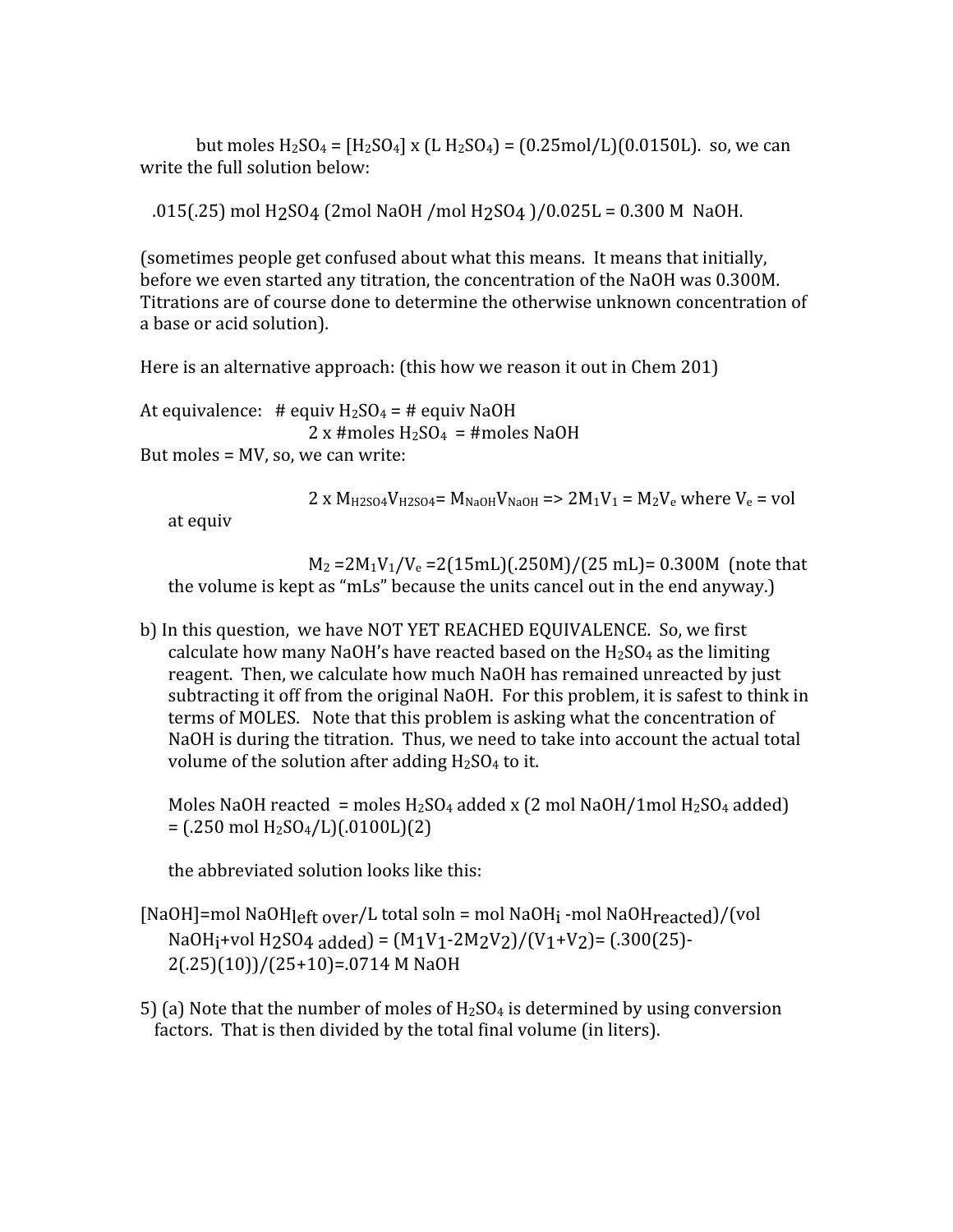$$
[\text{H2SO4}] = \frac{\text{mol H}_2 \text{SO}_4}{L} = \frac{25.0 \text{g} \frac{1 \text{m} L}{1.48 \text{g}} \frac{18 \text{mol H}_2 \text{SO}_4}{1000 \text{m} L}}{0.500 \text{L}} = 0.608 \text{ M}
$$

 $\frac{1}{2}$  =H  $\frac{1}{2}$  =H  $\frac{1}{2}$  =H  $\frac{1}{2}$  M<sub>1</sub>V<sub>1</sub> =M<sub>2</sub>V<sub>2</sub> (where "1"=H<sub>2</sub>SO<sub>4</sub>, etc) b) The titration equation is:  $2$  NaOH + H<sub>2</sub>SO<sub>4</sub> -->  $2$  H<sub>2</sub>O + Na<sub>2</sub>SO<sub>4</sub> Since # mol  $H^+$  donated = # mol accepted at equiv. pt:

We have the following information:  $M_1 = 0.608M$ ,  $V_1 = 50.0$ mL. We want to determine  $V_2$  but we also need to find out  $M_2$  first.

5%
(by
mass)
means
5
grams
of
solute/100
g
solution.

First
you
need
to
determine the
molarity
of
the
NaOH
solution:

 $[NaOH] = \frac{5.0gNaOH}{1.0gNaOH}$ 100. g soln 1mol NaOH 40.0 g M NaOH 1.1 g soln mL soln 1000mL L =
1.38
M
NaOH;

so, 
$$
V_2 = \frac{2M_1V_1}{M_2} = \frac{2(0.608M)(50.0mL)}{(1.38M)} = 44.1 \text{ mLs}
$$

or,
if
you
wish
to
do
it
using
the
conversion
factor
method:

 $(2 \text{molNaOH/molH}_2\text{SO}_4)(1\text{L NaOH}/1.38 \text{ mol NaOH})(1000 \text{mL/L}) = 44.1 \text{ mL}$ #mL NaOH =  $(50.0 \text{ mL H}_2\text{SO}_4)(1\text{L}/1000\text{mL})(0.608\text{mol H}_2\text{SO}_4/\text{L H}_2\text{SO}_4)$ 

6)
a)
To
get
limiting
reactant,
you
can
do
2
approaches.

\*The
"brute
force"
approach
is
just
to
solve
for
the
amount
of
product
you
expect based on each one of the reactant amounts given. The reactant that gives the least
amount
of
product
is
the
limiting
reactant.

\*The other method is to assume one of the reactants is the limiting reactant and then calculate how much of the "other" reactant you will need for this limiting reactant to be completely used up. If your calculation shows that you in fact have more reactant at hand than you need, then your first assumption is correct. Otherwise, it is not and you will need to choose the other reactant as your limiting
reactant,

Let's try the second approach: Assume that  $H_2$  is limiting:

Solve for mol N<sub>2</sub> needed to react with the 12.0mol H<sub>2</sub>: